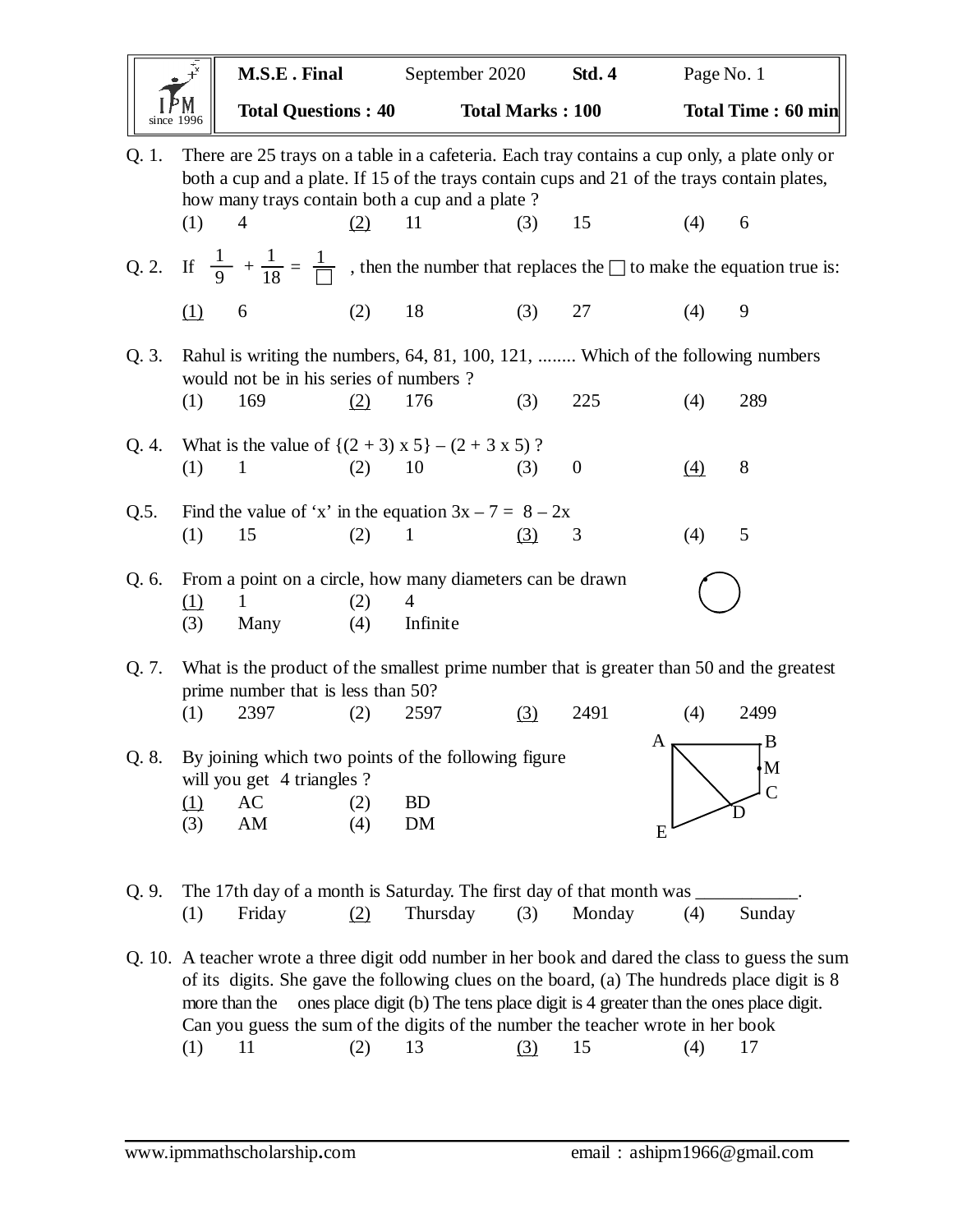|       |                                                                                                                                                                                                                                                                                                                                                                                                                                                                                                                                                    | Q. 11. A five digit number 213ab, where 'a' and 'b' are digits, has a remainder less than 10<br>when divided by 100. The sum of all the digits in the above number is equal to 13.<br>Find the digit 'b'. |     |           |     |                |                    |          |   |  |  |
|-------|----------------------------------------------------------------------------------------------------------------------------------------------------------------------------------------------------------------------------------------------------------------------------------------------------------------------------------------------------------------------------------------------------------------------------------------------------------------------------------------------------------------------------------------------------|-----------------------------------------------------------------------------------------------------------------------------------------------------------------------------------------------------------|-----|-----------|-----|----------------|--------------------|----------|---|--|--|
|       | (1)                                                                                                                                                                                                                                                                                                                                                                                                                                                                                                                                                | 5                                                                                                                                                                                                         | (2) | 6         | (3) | $\overline{1}$ | (4)                | 8        |   |  |  |
|       | (1)                                                                                                                                                                                                                                                                                                                                                                                                                                                                                                                                                | Q. 12. Express 8 hours 45 minutes as decimal fraction:<br>8.45 hrs                                                                                                                                        | (2) | 8.25hrs   | (3) | 8.045 hrs      | $\left(4\right)$   | 8.75 hrs |   |  |  |
|       | Q. 13. In the magic square the sum of the numbers horizontally, Vertically<br>and diagonally are the same. If you complete the given magic square,                                                                                                                                                                                                                                                                                                                                                                                                 | B                                                                                                                                                                                                         |     | 3         |     |                |                    |          |   |  |  |
|       | what number would B represent?                                                                                                                                                                                                                                                                                                                                                                                                                                                                                                                     |                                                                                                                                                                                                           | 8   | 15        |     |                |                    |          |   |  |  |
|       | (1)                                                                                                                                                                                                                                                                                                                                                                                                                                                                                                                                                | 10                                                                                                                                                                                                        | (2) | 11        |     |                |                    | 5        | A |  |  |
|       | (3)                                                                                                                                                                                                                                                                                                                                                                                                                                                                                                                                                | 9                                                                                                                                                                                                         | (4) | 6         |     |                |                    |          |   |  |  |
|       |                                                                                                                                                                                                                                                                                                                                                                                                                                                                                                                                                    | Q. 14. Which of the following numbers is divisible by 9?                                                                                                                                                  |     |           |     |                |                    |          |   |  |  |
|       | (1)                                                                                                                                                                                                                                                                                                                                                                                                                                                                                                                                                | 5776                                                                                                                                                                                                      | (2) | 5446      | (3) | 6228           | (4)                | 5969     |   |  |  |
|       | Q. 15. A teacher writes the roll number of a student in her diary to report to the principal about<br>the poor performance of the student in the recent math test. As the students were eager to<br>know the roll number the teacher noted in her diary, the teacher gave them the following<br>clues: (a) It is not a multiple of $3$ (b) It is not a perfect square<br>(c) the sum of its digit is a prime number.<br>Which of the following roll number did the teacher write in her diary?<br>16<br>12<br>(1)<br>14<br>(3)<br>(4)<br>26<br>(2) |                                                                                                                                                                                                           |     |           |     |                |                    |          |   |  |  |
| Q.16. |                                                                                                                                                                                                                                                                                                                                                                                                                                                                                                                                                    | Of the four square numbers given below, only one square number can be represented as<br>the sum of two prime numbers in two different ways, Find that square number?                                      |     |           |     |                |                    |          |   |  |  |
|       | (1)                                                                                                                                                                                                                                                                                                                                                                                                                                                                                                                                                | $\overline{4}$                                                                                                                                                                                            | (2) | 9         | (3) | 16             | (4)                | 25       |   |  |  |
|       |                                                                                                                                                                                                                                                                                                                                                                                                                                                                                                                                                    | Q. 17. The length of a rectangular mat is 2 feet more than its width. If the length of the mat is<br>8 feet, what is the area of the mat in square feet?                                                  |     |           |     |                |                    |          |   |  |  |
|       | (1)                                                                                                                                                                                                                                                                                                                                                                                                                                                                                                                                                | 16                                                                                                                                                                                                        | (2) | <u>48</u> | (3) | 66             | (4)                | 96       |   |  |  |
|       | Q. 18. If $a = 2b$ and $b = 3$ , what is the value of $2a - b$ ?                                                                                                                                                                                                                                                                                                                                                                                                                                                                                   |                                                                                                                                                                                                           |     |           |     |                |                    |          |   |  |  |
|       | <u>(1)</u>                                                                                                                                                                                                                                                                                                                                                                                                                                                                                                                                         | 9                                                                                                                                                                                                         | (2) | 3         | (3) | 6              | (4)                | 15       |   |  |  |
|       | Q. 19. A five- digit number has 9 in the thousands place, 6 in the greatest place-value position,<br>1 in the tens place, 5 in the least place value position, and 7 in the hundreds place.<br>What is the number?                                                                                                                                                                                                                                                                                                                                 |                                                                                                                                                                                                           |     |           |     |                |                    |          |   |  |  |
|       | (1)                                                                                                                                                                                                                                                                                                                                                                                                                                                                                                                                                | 96715                                                                                                                                                                                                     | (2) | 69175     | (3) | 67915          | $\left( 4 \right)$ | 69715    |   |  |  |
|       |                                                                                                                                                                                                                                                                                                                                                                                                                                                                                                                                                    | Q. 20. The H.C.F. of 24 and 72 is:                                                                                                                                                                        |     |           |     |                |                    |          |   |  |  |
|       | (1)                                                                                                                                                                                                                                                                                                                                                                                                                                                                                                                                                | 6                                                                                                                                                                                                         | (2) | 12        | (3) | 24             | (4)                | 72       |   |  |  |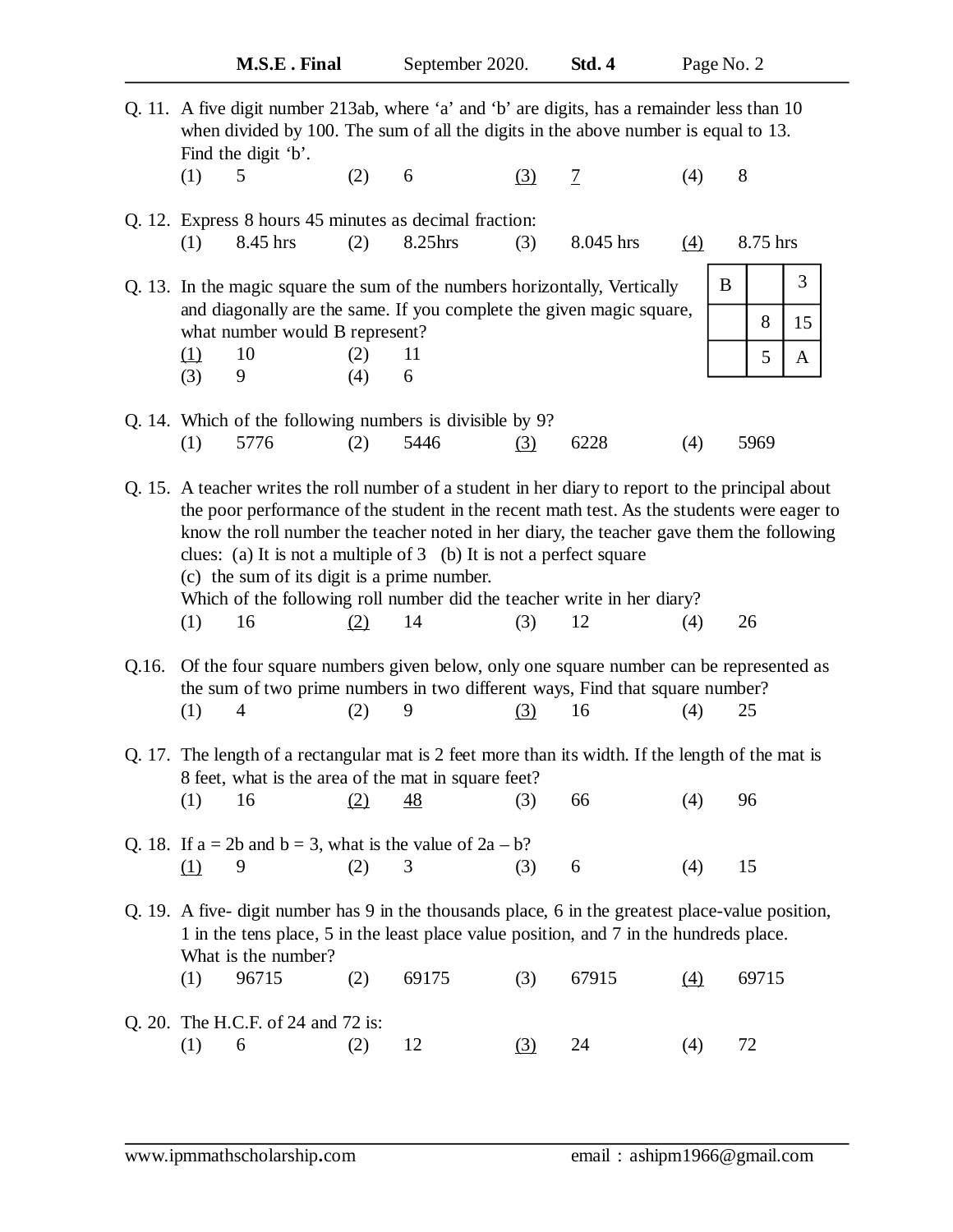|       | Q. 21. Use the digits 1 to 5 each once. Replace each letter by one of the<br>digits. Make the total in each circle the same.<br>What is the total in each of the circle? |                                                                                                                                                                                                     |            |                 |            |               |                   | (B<br>Ε<br>A                                                                                                                                      |  |  |
|-------|--------------------------------------------------------------------------------------------------------------------------------------------------------------------------|-----------------------------------------------------------------------------------------------------------------------------------------------------------------------------------------------------|------------|-----------------|------------|---------------|-------------------|---------------------------------------------------------------------------------------------------------------------------------------------------|--|--|
|       | (1)                                                                                                                                                                      | $\overline{4}$                                                                                                                                                                                      | (2)        | 7               | (3)        | 5             | (4)               | 6                                                                                                                                                 |  |  |
|       | (1)                                                                                                                                                                      | 1593                                                                                                                                                                                                | (2)        | 3239            | (3)        | 293           | (4)               | Q. 22. What can be the product of $\clubsuit \clubsuit 7 \times \clubsuit 9$ , where $\clubsuit$ denotes digits not necessarily the same?<br>3103 |  |  |
|       |                                                                                                                                                                          | Q. 23. What number can replace the $\bullet$ , if $11\frac{\bullet}{9} = 12\frac{4}{9}$                                                                                                             |            |                 |            |               |                   |                                                                                                                                                   |  |  |
|       | (1)                                                                                                                                                                      | 13                                                                                                                                                                                                  | (2)        | 8               | (3)        | 10            | (4)               | 6                                                                                                                                                 |  |  |
|       |                                                                                                                                                                          | Q. 24. Simplify using BODMAS Rule : $13 - 2 \times 3 + 15 \div 3$                                                                                                                                   |            |                 |            |               |                   |                                                                                                                                                   |  |  |
|       | (1)                                                                                                                                                                      | 36                                                                                                                                                                                                  | (2)        | 12              | (3)        | 10            | (4)               | $\mathbf{1}$                                                                                                                                      |  |  |
|       | Q. 25. A man facing north direction turns $135o$ towards his left. Then he turns $225o$ towards<br>his right. In what direction is he facing now?                        |                                                                                                                                                                                                     |            |                 |            |               |                   |                                                                                                                                                   |  |  |
|       | (1)                                                                                                                                                                      | South-West                                                                                                                                                                                          | (2)        | South-East      | (3)        | West          | (4)               | North-West                                                                                                                                        |  |  |
|       | (1)<br>(3)                                                                                                                                                               | Q. 26. Eight points are drawn on the circumference of a circle as shown besides.<br>How many line segments can be drawn joining any two points?<br>16<br>28                                         | (2)<br>(4) | 7<br>14         |            |               | G                 | н                                                                                                                                                 |  |  |
|       | (1)                                                                                                                                                                      | Q. 27. Which of the following represents the year 1945 in Roman Numeral?<br><b>IXXLV</b>                                                                                                            | (2)        | <b>MCMXLV</b>   | (3)        | <b>MCDLXV</b> | (4)               | <b>CMXLV</b>                                                                                                                                      |  |  |
|       | (1)                                                                                                                                                                      | Q. 28. A wire is bent in the form of a rectangle whose length measures 16 cm and breadth<br>12 cm. If the same wire is bent in the form of a square, what would be the side of the square?<br>14 cm | (2)        | $28 \text{ cm}$ | (3)        | 18 cm         | (4)               | 7 cm                                                                                                                                              |  |  |
|       | (1)                                                                                                                                                                      | Q. 29. A gold ring weighs 5 grams 15 milligrams. How would you represent this weight in<br>decimal as grams?<br>5.0015 gm                                                                           | (2)        | $5.15$ gm       | (3)        | $0.515$ gm    | $\left(4\right)$  | $5.015$ gm                                                                                                                                        |  |  |
|       |                                                                                                                                                                          |                                                                                                                                                                                                     |            |                 |            |               |                   |                                                                                                                                                   |  |  |
| Q.30. | (1)                                                                                                                                                                      | Insert the proper sign of comparision in the box : $2 + 3 \times 2 \square$ 2 x (3+2)<br>$\equiv$                                                                                                   | (2)        | $\,>$           | $(3) \leq$ |               | (4)               | None of these                                                                                                                                     |  |  |
|       |                                                                                                                                                                          | Q. 31. The product of three distinct prime numbers is 130. What is the sum of these three<br>prime numbers?                                                                                         |            |                 |            |               |                   |                                                                                                                                                   |  |  |
|       | (1)                                                                                                                                                                      | 130                                                                                                                                                                                                 | (2)        | 27              | (3)        | 18            | $\underline{(4)}$ | 20                                                                                                                                                |  |  |
|       | (1)                                                                                                                                                                      | Q. 32. By how much is 1.3 greater than 0.13?<br>10                                                                                                                                                  | (2)        | 1.10            | (3)        | 1.17          | (4)               | 1.13                                                                                                                                              |  |  |